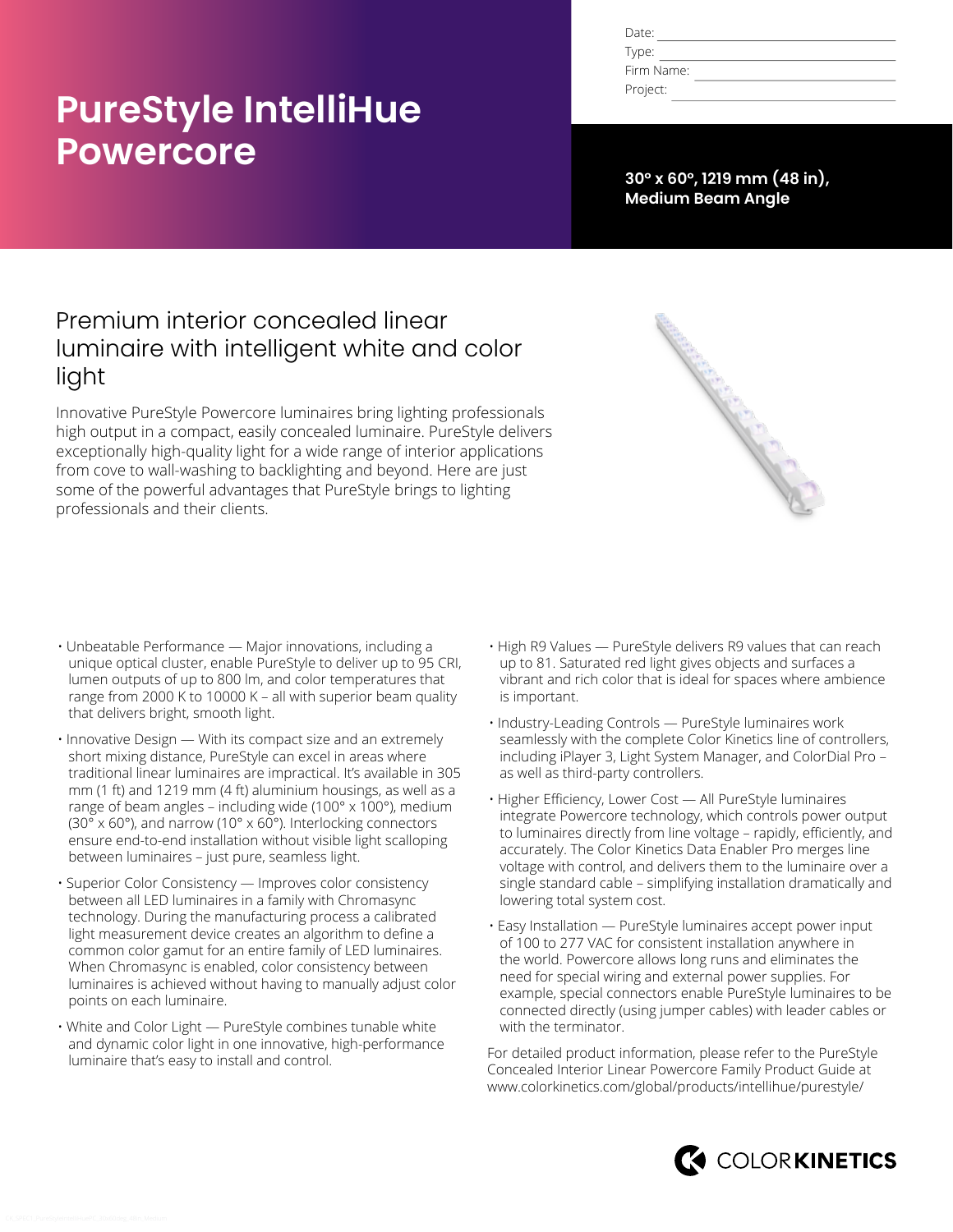# Specifications

Due to continuous improvements and innovations, specifications may change without notice.

### **Output**

| Beam Angle                 | $30^\circ \times 60^\circ$ |
|----------------------------|----------------------------|
| Lumens 2700 K <sup>t</sup> | 2,784                      |
| Lumens 4000 K*             | 2,560                      |
| Efficacy (lm/W) 2700 K     | 61                         |
| Efficacy (lm/W) 4000 K     | 61                         |
| <b>CRI 2700 K</b>          | 92.7                       |
| CRI 4000 K                 | 90.7                       |
| CRI R9 2700 K              | 76.2                       |
| CRI R9 4000 K              | 57.8                       |

### **Electrical**

| Input Voltage                          | 100 to 277 VAC, auto-ranging, 50/60 Hz |                      |      |
|----------------------------------------|----------------------------------------|----------------------|------|
| Power Consumption                      |                                        |                      | 52 W |
| (Maximum at full output, steady state) |                                        |                      |      |
| Power Factor                           |                                        | 0.9 @ 100 to 240 VAC |      |
| Power Factor                           |                                        | 0.85 @ 277 VAC       |      |
|                                        |                                        |                      |      |

*For Surge Protection Requirements for LED Lighting Systems, please refer to www.colorkinetics.com/KB/surge-protection.*

### **Control**

Data Enabler Pro (DMX or Ethernet)

#### **Control System**

Color Kinetics full range of controllers, including Light System Manager, Video System Manager Pro, iPlayer 3, Antumbra iColor Keypad, and ColorDial Pro, or third-party controllers

| Remote Monitoring & Management | ActiveSite Ready, works with |
|--------------------------------|------------------------------|
|                                | Interact Landmark            |

### **Lumen Maintenance**

| Threshold <sup>§</sup> | Ambient<br>Temperature | Reported | Calculated¶ |
|------------------------|------------------------|----------|-------------|
| L <sub>90</sub>        | $25^{\circ}$ C         | 13,000   | 13,000      |
|                        | 50 °C                  | 13,000   | 13,000      |
| $-80$                  | $25^{\circ}$ C         | 28,600   | 28,600      |
|                        | 50 °C                  | 28,600   | 28,600      |
| $-70$                  | $25^{\circ}$ C         | 46,100   | 46,100      |
|                        | 50 °C                  | 46,100   | 46,100      |
| $-50$                  | $25^{\circ}$ C         | > 54,000 | 90,300      |
|                        | 50 °C                  | > 54,000 | 90,300      |

### **Physical**

| Temperature Ranges       |                                                             |  |  |  |  |  |  |
|--------------------------|-------------------------------------------------------------|--|--|--|--|--|--|
| Luminaire Connections    | Integral male/female connectors                             |  |  |  |  |  |  |
| Lens                     | Polycarbonate                                               |  |  |  |  |  |  |
| <b>Housing Material</b>  | Extruded anodized aluminium, white powder-<br>coated finish |  |  |  |  |  |  |
| Weight                   | $1.8 \text{ kg} (4.2 \text{ lb})$                           |  |  |  |  |  |  |
| (Height x Width x Depth) |                                                             |  |  |  |  |  |  |
| <b>Dimensions</b>        | 58.5 x 1213.7 x 40 mm (2.3 x 47.78 x 1.57 in)               |  |  |  |  |  |  |

#### **Temperature Ranges**

**Humidity** 

-20 to 50 °C (-4 to 122 °F) Operating -20 to 50 °C (-4 to 122 °F) Startup -40 to 80 °C (-40 to 176 °F) Storage

| 0 to 95%, non-condensing |
|--------------------------|
|--------------------------|

#### **Luminaire Run Lengths**

To calculate luminaire run lengths and total power consumption for your specific installation, download the Configuration Calculator from www.colorkinetics.com/support/install\_tool/

### **Certification and Safety**

| Approbation | UL/cUL, FCC Class B, CE, PSE, CQC, RCM |
|-------------|----------------------------------------|
| Environment | Dry/Damp Location, IP20                |



\* Correlated color temperature (CCT) complies with ANSI C78.377-2008 for the chromaticity of solid state lighting products.

† 305 mm (1 ft) lumen output measurements comply with IES LM-79-08 testing procedures. 1219 mm (4 ft) measurements are estimated based on the 305 mm (1 ft) measurements.

§ Lxx = 50% lumen maintenance (when light output drops below 50% of initial output). All values are given at B10, or the median value where 90% of the LED population is better than the reported or calculated lumen maintenance measurement.

¶ Lumen maintenance figures are based on lifetime prediction graphs supplied by LED source manufacturers. Whenever possible, figures use measurements that comply with IES LM-80-08 testing procedures. In accordance with TM-21-11, Reported values represent the interpolated value based on six times the LM-80-08 total test duration (in hours). Calculated values represent time durations that exceed six times the total test duration.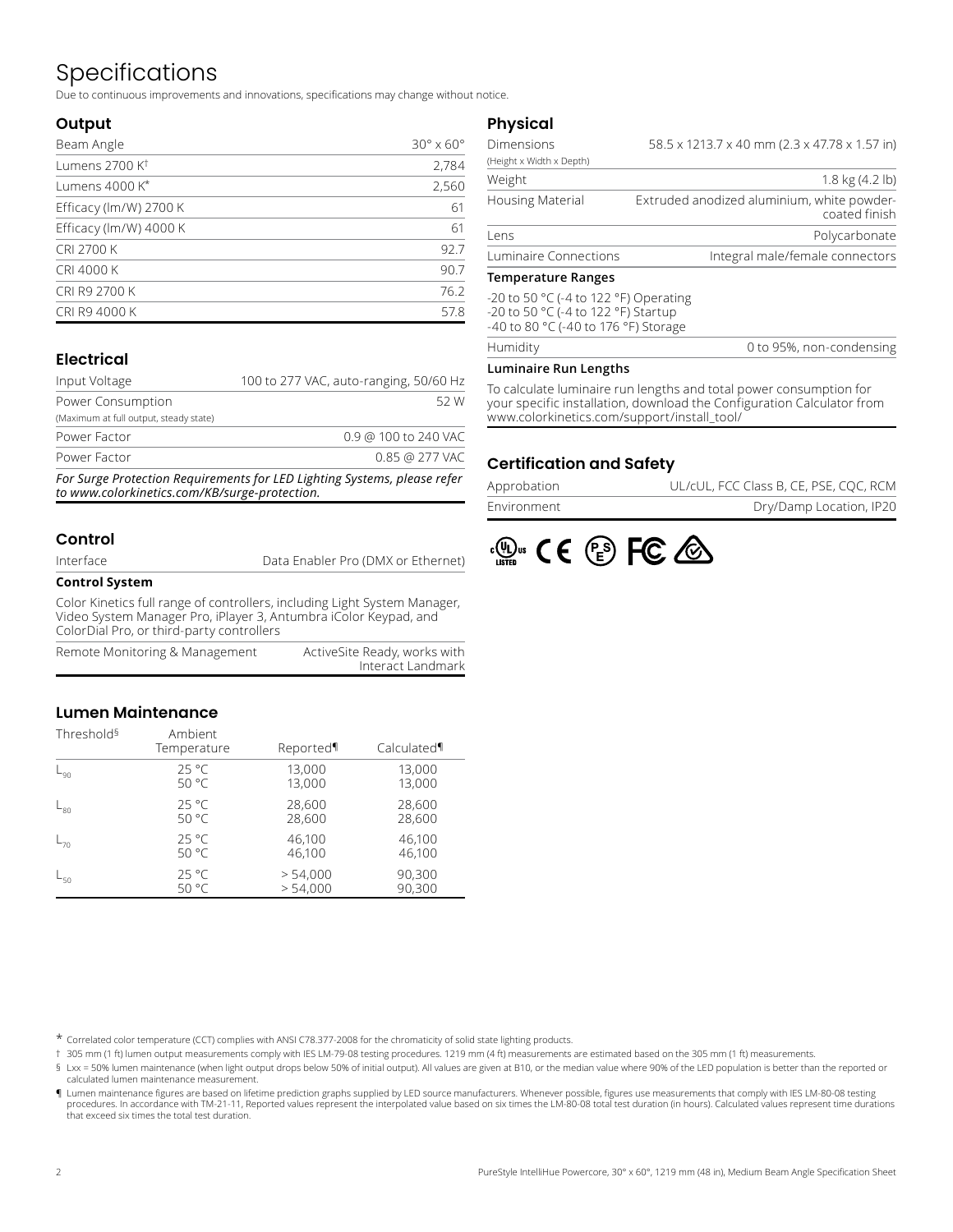# Dimensions



# Photometrics, 2700 K, 30° x 60°, 305 mm (12 in)

Photometric data is based on test results from an independent NIST traceable testing lab. IES data is available at [www.colorkinetics.com/support/ies.](http://www.colorkinetics.com/support/ies)

| Beam Angle             | $30^{\circ} \times 60^{\circ}$ | $30^\circ$ |
|------------------------|--------------------------------|------------|
| I ED                   | 2700 K                         |            |
| Lumens 2700 K          | 696                            |            |
| Efficacy (lm/W) 2700 K |                                |            |

**Polar Candela Distribution**



#### **Zonal Lumen**

| Zone       | Lumens | % Luminaire |
|------------|--------|-------------|
| $0 - 30$   | 424.1  | 56.7%       |
| $0 - 40$   | 553.7  | 74.0%       |
| $0 - 60$   | 683.7  | 91.4%       |
| $0 - 90$   | 744.5  | 99.6%       |
| 60-90      | 60.8   | 8.1%        |
| $70 - 100$ | 33.1   | 4.4%        |
| $90 - 120$ | 3.3    | 0.4%        |
| $90 - 180$ | 3.3    | 0.4%        |
| $0 - 180$  | 747.8  | 100.0%      |

0 25 45 70 928 920<br>5 883 897 910 929 920<br>5 5 883 897 910 929 920<br>25 244 290 372 564 626<br>35 119 134 184 352 409<br>45 66 74 93 173 200<br>65 27 29 28 33 34<br>65 27 29 28 33 34<br>75 13 18 18 19 19  $\begin{array}{cccc} 0 & 25 & 45 & 70 & 90 \\ 0 & 941 & 941 & 941 & 941 & 943 \\ 5 & 883 & 897 & 910 & 929 & 920 \\ 25 & 244 & 290 & 372 & 564 & 526 \\ 35 & 119 & 134 & 184 & 352 & 409 \\ 45 & 66 & 74 & 93 & 173 & 200 \\ 55 & 43 & 45 & 78 & 80 & 73 \\ 57 & 13 & 18 & 18 & 19 & 19 \\ 65 & 3$  **Illuminance at Distance**



**Coefficients of Utilization - Zonal Cavity Method**

|                |      |                             |    |                     |                             |    |                                    |                      |                | Effective Floor Cavity Reflectance: 20% |    |                      |          |                             |          |
|----------------|------|-----------------------------|----|---------------------|-----------------------------|----|------------------------------------|----------------------|----------------|-----------------------------------------|----|----------------------|----------|-----------------------------|----------|
| $RCC$ $%$ :    |      |                             | 80 |                     |                             | 70 |                                    |                      | 50             |                                         | 30 |                      | 10       |                             | $\Omega$ |
| RW %:70 50 30  |      |                             |    | $\Omega$            | 70 50 30                    |    | $\Omega$                           |                      | 50 30 20       |                                         |    | 50 30 20             | 50 30 20 |                             | $\Omega$ |
|                | RCR: |                             |    |                     |                             |    |                                    |                      |                |                                         |    |                      |          |                             |          |
| $\Omega$       |      | 1.19 1.19 1.19 1.19         |    |                     | 1.16 1.16 1.16 1.00         |    |                                    |                      | 1.11 1.11 1.11 |                                         |    | 1.06 1.06 1.06       |          | 1.02 1.02 1.02 1.00         |          |
| 1              |      | 1.12 1.08 1.05 1.02         |    |                     | 1.09 1.06 1.03 0.90         |    |                                    | 1.02 0.99 0.97       |                |                                         |    | 0.98 0.96 0.94       |          | 0.94 0.93 0.91 0.89         |          |
| $\mathcal{P}$  |      | 1.05 0.99 0.94 0.89         |    |                     | 1.02 0.97 0.92 0.81         |    |                                    | 0.93 0.89 0.86       |                |                                         |    | 0.90 0.87 0.84       |          | 0.87 0.85 0.82 0.81         |          |
| $\mathbf{3}$   |      | 0.98 0.90 0.84 0.79         |    |                     | 0.96 0.89 0.83 0.74         |    |                                    | 0.86 0.81 0.77       |                |                                         |    | $0.83$ $0.79$ $0.76$ |          | 0.81 0.78 0.75 0.73         |          |
| 4              |      | 0.92 0.83 0.77 0.72         |    |                     | 0.90 0.82 0.76 0.68         |    |                                    | $0.80$ $0.74$ $0.70$ |                |                                         |    | 0.78 0.73 0.69       |          | 0.76 0.72 0.68 0.67         |          |
| 5              |      | 0.87 0.77 0.70 0.65         |    |                     | 0.85 0.76 0.70 0.63         |    |                                    | 0.740.690.64         |                |                                         |    | 0.72067064           |          | 0.71 0.66 0.63 0.61         |          |
| 6              |      | $0.82$ $0.72$ $0.65$ $0.60$ |    |                     | 0.80 0.71 0.64 0.58         |    |                                    | 0.69 0.64 0.59       |                |                                         |    | 0.68 0.63 0.59       |          | 0.66 0.62 0.58 0.57         |          |
| $\overline{7}$ |      | 0.78 0.67 0.60 0.55         |    |                     | 0.76 0.66 0.60 0.54         |    |                                    | $0.65$ $0.59$ $0.55$ |                |                                         |    | $0.64$ 0.58 0.55     |          | $0.62$ $0.58$ $0.54$ $0.53$ |          |
| 8              |      | $0.74$ $0.63$ $0.56$ $0.52$ |    |                     | $0.72$ $0.62$ $0.56$ $0.51$ |    |                                    | $0.61$ $0.55$ $0.51$ |                |                                         |    | $0.60$ $0.55$ $0.51$ |          | 0.59 0.54 0.51 0.49         |          |
| 9              |      | 0.70 0.59 0.53 0.48         |    |                     | 0.69 0.59 0.52 0.47         |    |                                    | $0.58$ $0.52$ $0.48$ |                |                                         |    | $0.57$ $0.51$ $0.48$ |          | 0.56 0.51 0.47 0.46         |          |
| 10             |      |                             |    | 0.67 0.56 0.50 0.45 |                             |    | 0.65 0.55 0.49 0.45 0.55 0.49 0.45 |                      |                |                                         |    | 0.540.490.45         |          | $0.53$ $0.48$ $0.45$ $0.43$ |          |

For lux multiply fc by 10.7